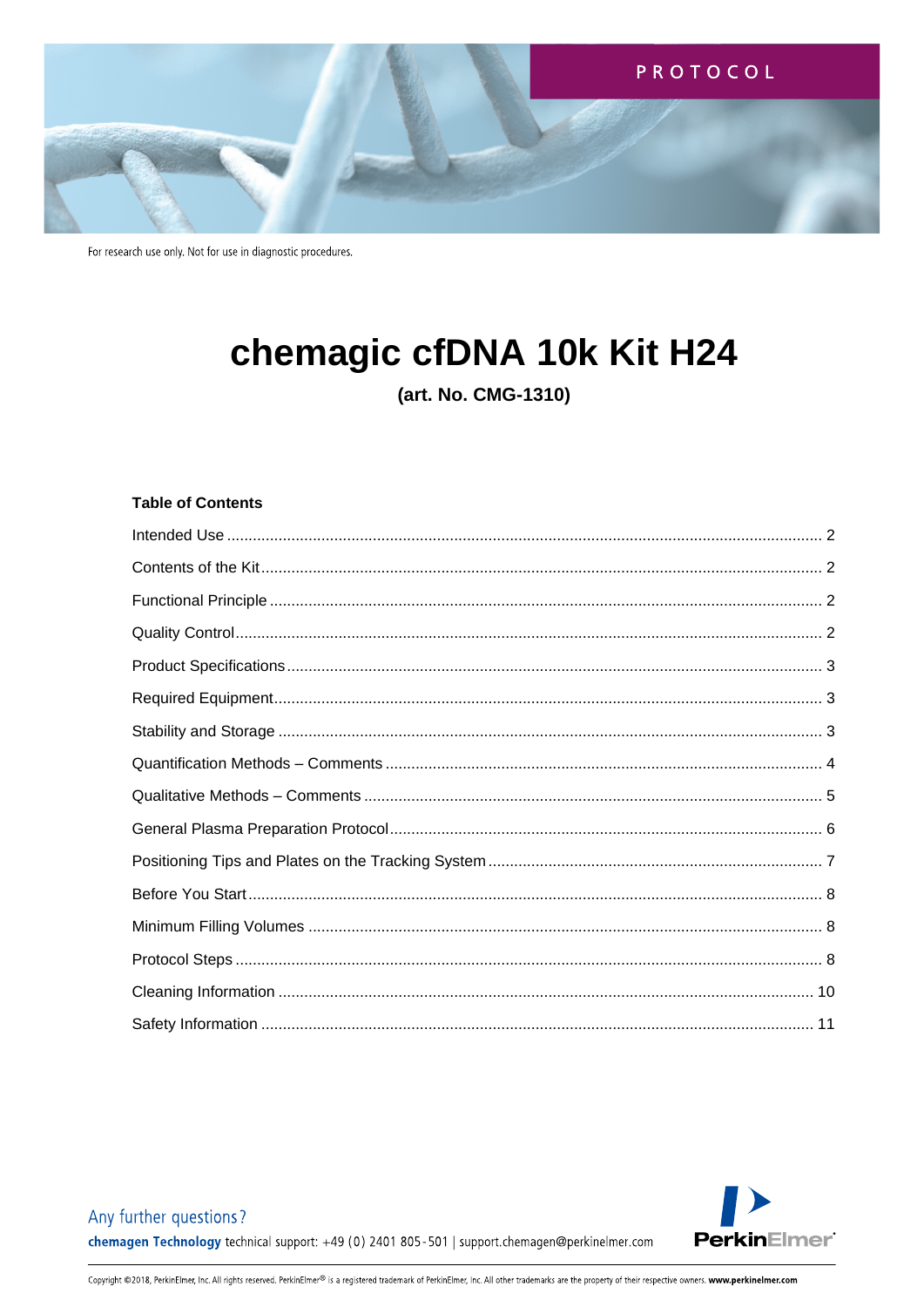

#### <span id="page-1-0"></span>**Intended Use**

With the **chemagic cfDNA 10k Kit H24** circulating cell-free DNA (cfDNA) can be isolated from 6 - 10 mL of plasma obtained from human whole blood samples. All the reagents needed for the isolation of cfDNA are included in the kit, with the exception of nuclease-free water for dissolving Proteinase K. The kit components (reagents and plastic ware) provide sufficient material for 240 preparations. The kit is designed to be used with the **chemagic 360** and integrated **chemagic Dispenser**. The product is intended for professional users such as technicians and physicians trained in molecular biology techniques.

#### <span id="page-1-1"></span>**Contents of the Kit**

| <b>M-PVA Magnetic Beads</b> | $1 \times 90$ mL  | Wash Buffer 4             | $2 \times 1,25$ L |
|-----------------------------|-------------------|---------------------------|-------------------|
| <b>Lysis Buffer 1</b>       | $1 \times 150$ mL | <b>Elution Buffer 5</b>   | $1 \times 100$ mL |
| Proteinase K (lyophilized)  | 65 vials          |                           |                   |
| Poly(A) RNA (lyophilized)   | 3 vials           | Deep Well Plate 24 XL     | 25 Plates         |
| Poly(A) RNA Buffer          | 3 vials           | <b>Disposable Tips XL</b> | 250               |
| <b>Binding Buffer 2</b>     | $2 \times 2,0$ L  | 13 mL Tubes               | 1008 Tubes        |
| Wash Buffer 3               | $1 \times 2,0$ L  | 4 mL Sarstedt Tubes       | 250 Tubes         |

#### <span id="page-1-2"></span>**Functional Principle**

The **chemagic cfDNA 10k Kit H24** is based on chemagic Technology using **M-PVA Magnetic Beads** for the isolation of cfDNA. The cfDNA binds to paramagnetic beads which are magnetically separated from the sample material. During subsequent steps contaminants are removed and the purified cfDNA is transferred into an elution medium. The automated sample processing by the **chemagic 360** excludes cross contamination and ensures safe handling of infectious sample material.

#### <span id="page-1-3"></span>**Quality Control**

Each lot is tested to ensure the product meets the defined specifications according to chemagen's quality management system. Suboptimal results may be obtained if the protocol is not strictly followed.



2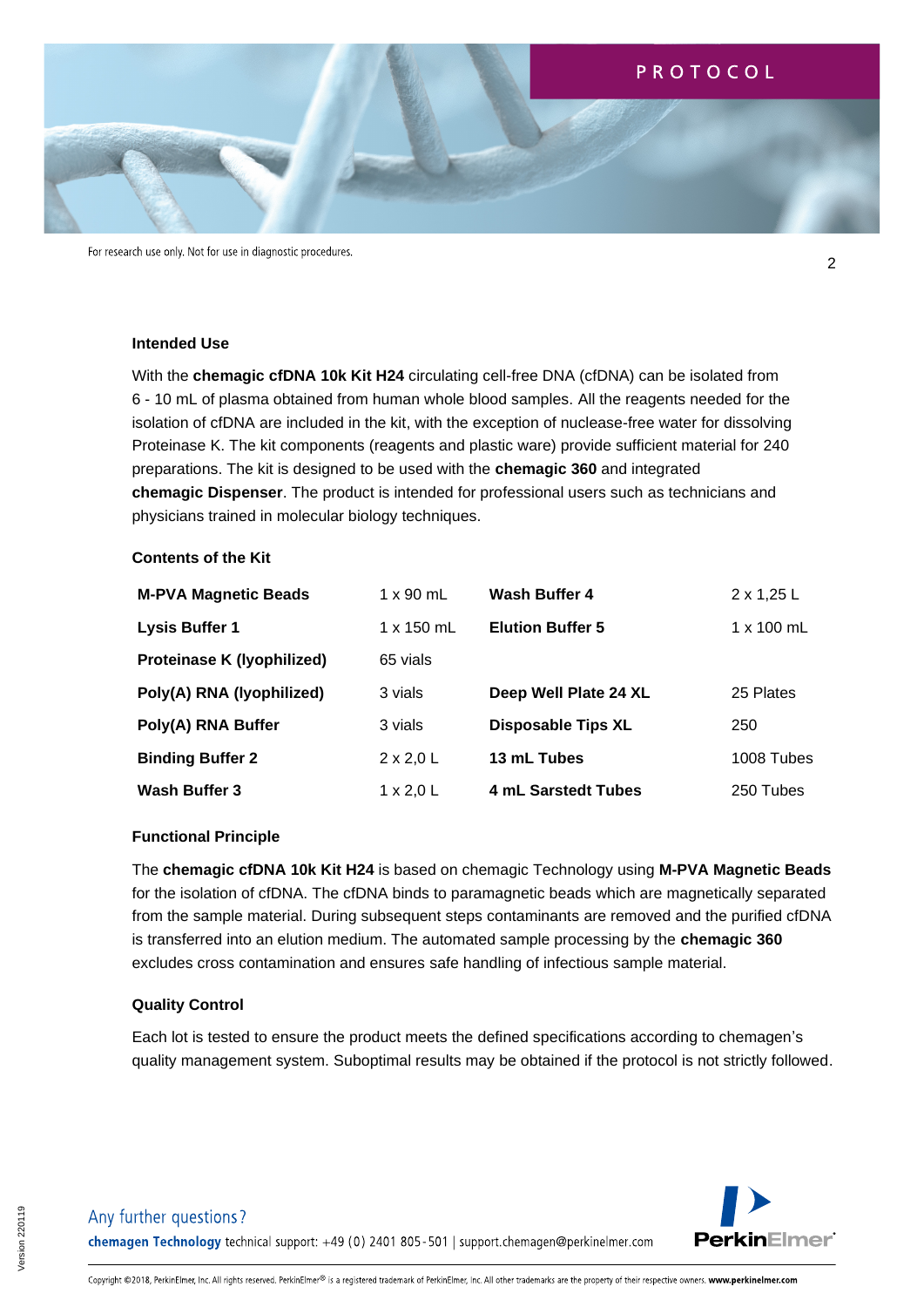

For research use only. Not for use in diagnostic procedures.

#### <span id="page-2-0"></span>**Product Specifications**

The kit is designed for the use with human plasma samples derived from stabilized blood collection tubes.

Fresh and frozen plasma can be used. Please refer to section "**Plasma Preparation Protocol**" below.

The kit is not intended for the use with whole blood or tissue sample material. The isolation efficiency of cfDNA with other sample materials has not been investigated.

All reagents required for the cfDNA isolation are included in the kit except nuclease-free water for dissolving **Proteinase K**.

The **Elution Buffer 5** included in this kit is 10 mM Tris-HCl pH 8,0 with 0,1 mM EDTA. 10 mM Tris-HCl pH 8,0 can also be used without any protocol adjustments. Water pH 8,0 may also be used, but the yield could be slightly decreased.

#### <span id="page-2-1"></span>**Required Equipment**

- **chemagic 360** instrument (art. No. CMG-2024-0020) equipped with **chemagic 24 Rod Head Set** (art. No. CMG-376)
- 3 x **chemagic 13 mL Double Bottom Rack H24** (art. No. CMG-13005340)
- 1 x **chemagic Lid-Set 6** (art. No. CMG-594)

#### <span id="page-2-2"></span>**Stability and Storage**

The shelf life of the kit is 18 months. Expiry dates are noted on the kit label and on the labels of the individual kit components. All components of the unused kit can be stored at room temperature. Do not use the kit beyond the expiry date.

Once the kit has been opened, the "in use" stability of the kit is 3 months. All **Wash Buffers**, **Lysis Buffer 1**, **Binding Buffer 2, Poly(A) RNA Buffer** and the **M-PVA Magnetic Beads** of the "in use" kits can be stored at room temperature.

**Binding Buffer 2**, **Wash Buffer 3** and **Wash Buffer 4** contain ethanol. Longer storage of the buffers without lids should be avoided. If ethanol evaporates the optimal yield cannot be guaranteed.

Store **Poly(A) RNA Buffer, Binding Buffer 2** and **Wash Buffer 3** in the dark.

**Lysis Buffer 1** may form a precipitate upon storage. If necessary, warm up to 55 °C to dissolve.



3

Any further questions?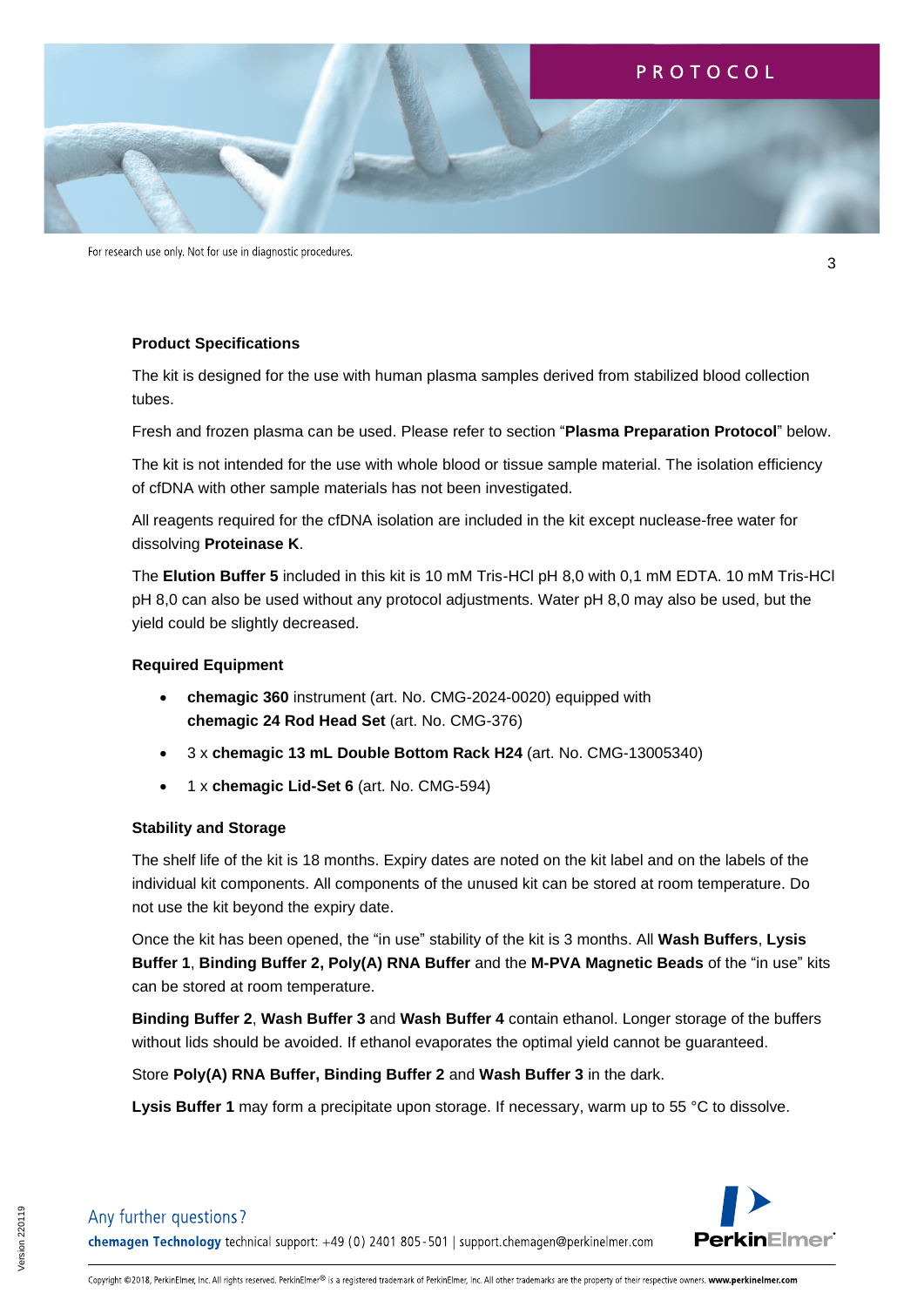

The reconstituted **Poly(A) RNA** in **Poly(A) RNA Buffer** and reconstituted **Proteinase K** are stable for 4 weeks at 4 °C.

For long-term storage, we recommend to store the reconstituted **Poly(A) RNA** in **Poly(A) RNA Buffer**  and **Proteinase K** in aliquots at -20 °C. Do not freeze the **Poly(A) RNA** in **Poly(A) RNA Buffer** and **Proteinase K** aliquots after thawing. Before using equilibrate **Poly(A) RNA** and **Proteinase K** to room temperature.

The use of **Poly(A) RNA** is recommended as indicated in the detailed protocol description below. The extraction of cfDNA using this kit is possible without the use of **Poly(A) RNA** however the quantification of cfDNA may vary.

#### <span id="page-3-0"></span>**Quantification Methods – Comments**

In some cases, you may find traces of **M-PVA Magnetic Beads** remaining in the eluate. In such a case we recommend a short centrifugation of the samples to isolate the remnant **M-**

**PVA Magnetic Beads** at the bottom of the vessel or perform an additional separation step using an appropriate **chemagic** magnetic stand in order to separate traces of particles.

During development, the performance of this kit was evaluated using the following quantification methods:

- qPCR on ALU115 primer set<sup>1</sup> on the QuantStudio<sup>®</sup> 5 Real-Time PCR System
- Qubit™ 1X dsDNA HS Assay Kit on the Qubit® 3.0 Fluorometer

cfDNA yields isolated from human plasma samples are typically in the range of 1 - 30 ng/mL of plasma and therefore critically low and maybe outside the detection parameters determined by spectrophotometric methods.

If quantification of the extracted cfDNA is required a PCR-based method (qPCR, ddPCR) is recommended.

When using fluorometric quantification methods the addition of **Poly(A) RNA** is essential for a reliable performance. Fluorometric analysis of eluates extracted without the use of **Poly(A) RNA** may lead to varying and decreased quantification data. Additionally, be careful in interpreting the results if fluorometric methods are used for quantification as not only cfDNA but the total DNA is measured.

<sup>1</sup> ALU115 primer sequences obtained from: T.B. Hao, British Journal of Cancer (2014) 111, 1482–1489



4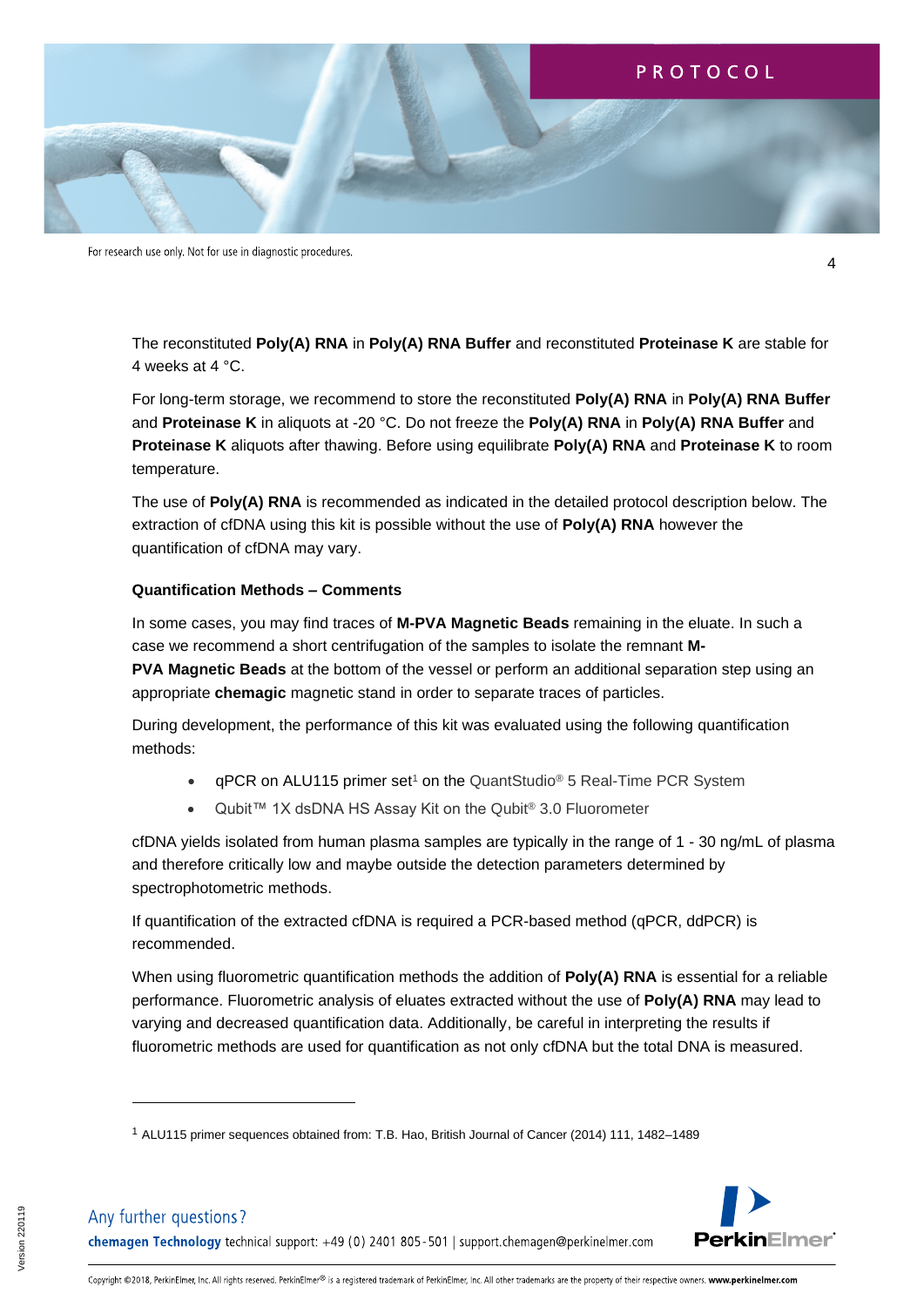

For research use only. Not for use in diagnostic procedures.

#### <span id="page-4-0"></span>**Qualitative Methods – Comments**

During development the performance of this kit was evaluated using the following qualitative method:

• DNA NGS 3K Assay with the LabChip® GX Touch/GXII Touch

To assess fragment distribution of the extracted cfDNA, fragment analysis systems may be used. A major peak at around 150 - 170 bp is expected for high quality mononucleosomal cfDNA, in some cases a smaller peak at around 300 bp representing dinucleosomal cfDNA fragments is also present.

The use of fragment analysis systems for cfDNA quantification did not lead to reproducible results during kit development and is not recommended.

Marker peak areas (marker included in fragment analyzer kits) vary according to different extraction chemistries. Variations of marker peak areas within one fragment analysis run may result in miscalculations.



5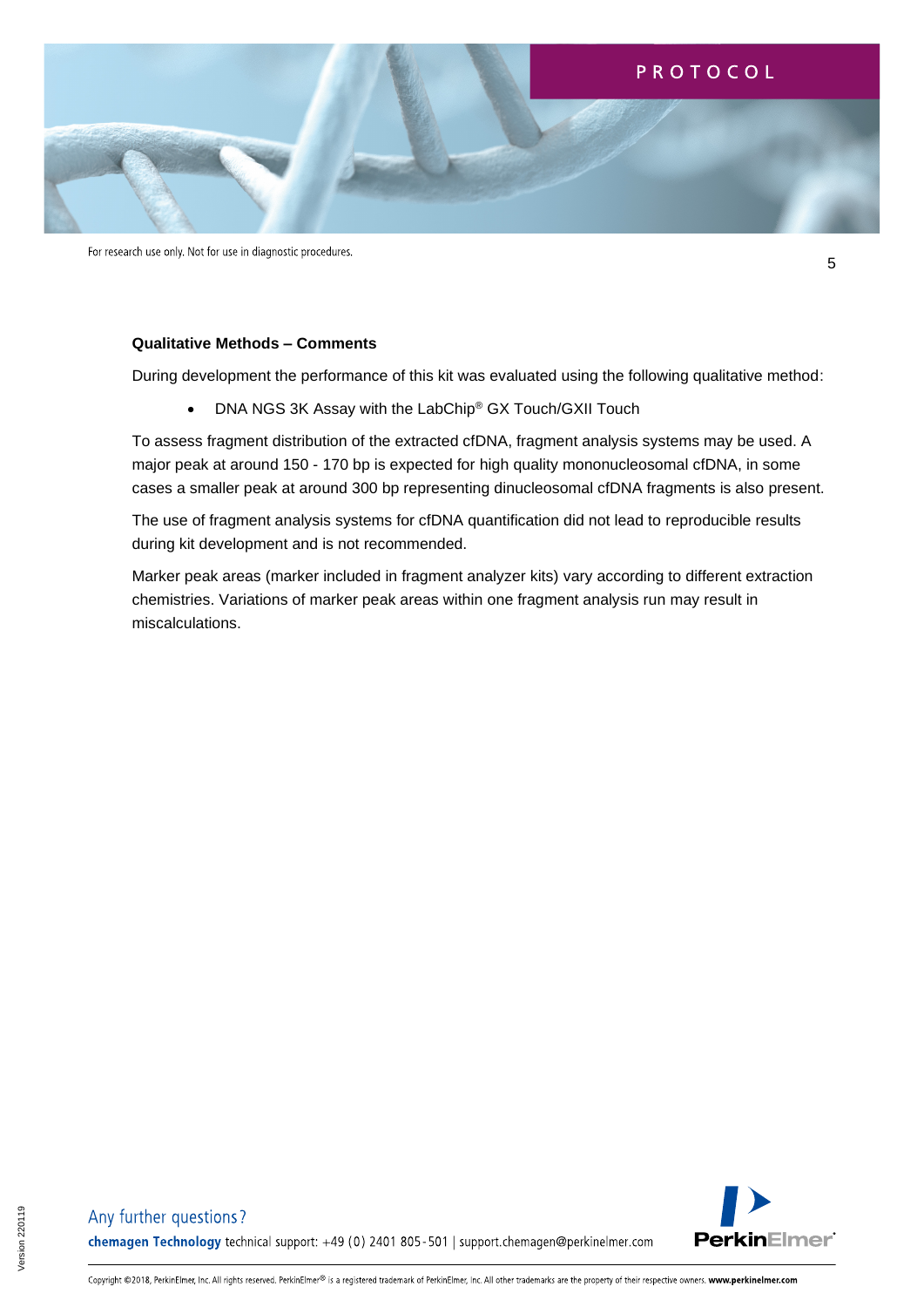

For research use only. Not for use in diagnostic procedures.

# **Plasma Preparation Protocol**

It is recommended to prepare plasma as fresh as possible (max. 5 days after blood draw). Longer storage of blood prior to plasma preparation may lead to poor separation results and higher background from genomic DNA.

A double centrifugation protocol during plasma preparation is recommended to minimize the potential for contamination of plasma with cells and genomic DNA. Transfer of any other blood components (buffy coat or red blood cells) should be avoided while separating the plasma fraction.

Please refer to the tube manufacturers specifications (max. centrifugation speed) for more information.

From 10 mL of whole blood approximately 4 - 5 mL plasma can be expected. Plasma volumes below 8 mL cannot be used for cfDNA extraction using this kit.

#### <span id="page-5-0"></span>**General Plasma Preparation Protocol**

- Plasma **Buffy Coat** Erythrocytes
- 1. Centrifuge whole blood collection tube at 2.000 x g for 20 minutes.
- 2. Aspirate plasma carefully and at least 2 3 mm above the buffy coat layer, without disturbing the layer and transfer it into a new appropriate tube.
- 3. Centrifuge the plasma sample at 3.300 x g for 30 minutes.
	- 4. Carefully transfer the supernatant to a fresh tube without disturbing the pellet, at least 2 - 3 mm above the pellet.
	- 5. For direct use, storage of plasma sample at 2 8 °C for up to 10 hours is possible, for long-term storage -80 °C is recommended.
	- 6. Before cfDNA extraction, equilibrate plasma to room temperature. Thaw the frozen plasma storage tubes at room temperature for approximately 30 minutes (until thawed) or using a water bath (25°C to 30°C) for 10 minutes. Ensure that the tubes are thoroughly thawed before cfDNA extraction is started. If there are precipitates in the thawed plasma, dissolve them by inverting the tubes.



6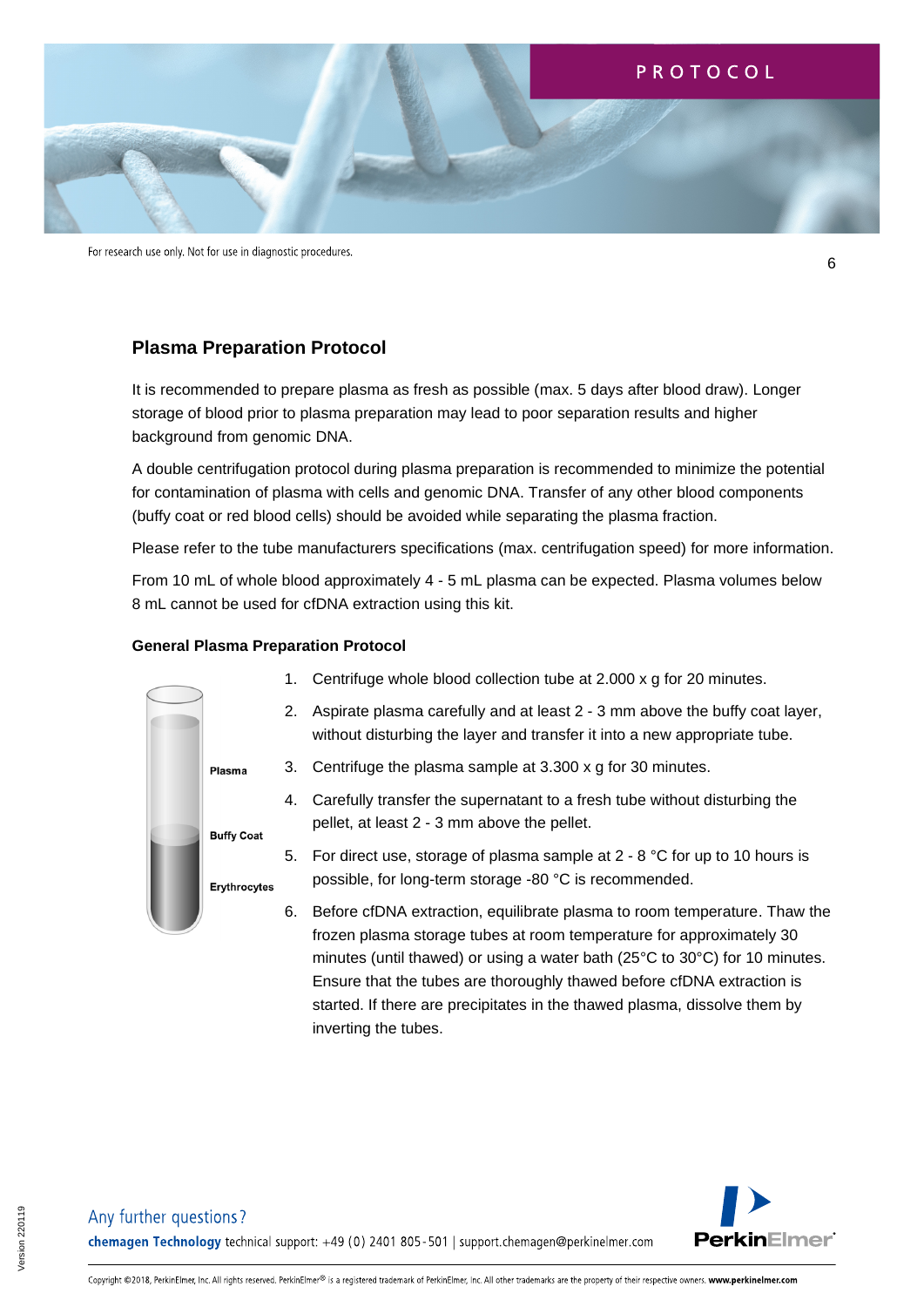

# **Purification Protocol for 8-10 mL of Plasma Using the chemagic 360 with integrated chemagic Dispenser**

**Protocol name: chemagic cfDNA 6-10k 360 H24 prefilling VD220119.che**

# <span id="page-6-0"></span>**Positioning Tips and Plates on the Tracking System**

Can be done manually or by an integrated robotic system

| Position 1: | Rack with Disposable Tips                                                                                                                                 |  |
|-------------|-----------------------------------------------------------------------------------------------------------------------------------------------------------|--|
| Position 2: | Deep Well Plate 24 XL (on special adapter) prefilled with                                                                                                 |  |
|             | 3 - 5 mL plasma<br>150 µL Proteinase K<br>1,3 µL Poly(A) RNA<br>250 µL Lysis Buffer 1<br><b>Binding Buffer 2</b> (added automatically)                    |  |
| Position 3: | Deep Well Plate 24 XL (on special adapter) prefilled with                                                                                                 |  |
|             | <b>Components and volumes just as Position 2</b>                                                                                                          |  |
|             | See "Processing Steps in Detail". Make sure to first add Proteinase K, then Poly(A) RNA<br>followed by the Lysis Buffer 1, if you prepare a lysis premix. |  |
| Position 4: | empty 13 mL Tubes in Double Bottom Rack H24<br>[Wash Buffer 3 added automatically]                                                                        |  |
| Position 5: | 13 mL Tubes in Double Bottom Rack H24 prefilled with<br>150 µL Magnetic Beads<br>[Wash Buffer 4 added automatically]                                      |  |
| Position 6: | 13 mL Tubes in Double Bottom Rack H24 prefilled with<br>150 µL Magnetic Beads<br>[Wash Buffer 4 added automatically]                                      |  |
| Position 7: | 4 mL Sarstedt Tubes prefilled with 140 - 200 µL Elution Buffer 5 in<br>Elution Rack 24 x 4                                                                |  |
| Position 8: | Empty 13 mL Tubes for used Disposable Tips in Elution Rack 24 x 13                                                                                        |  |



Any further questions?

**!**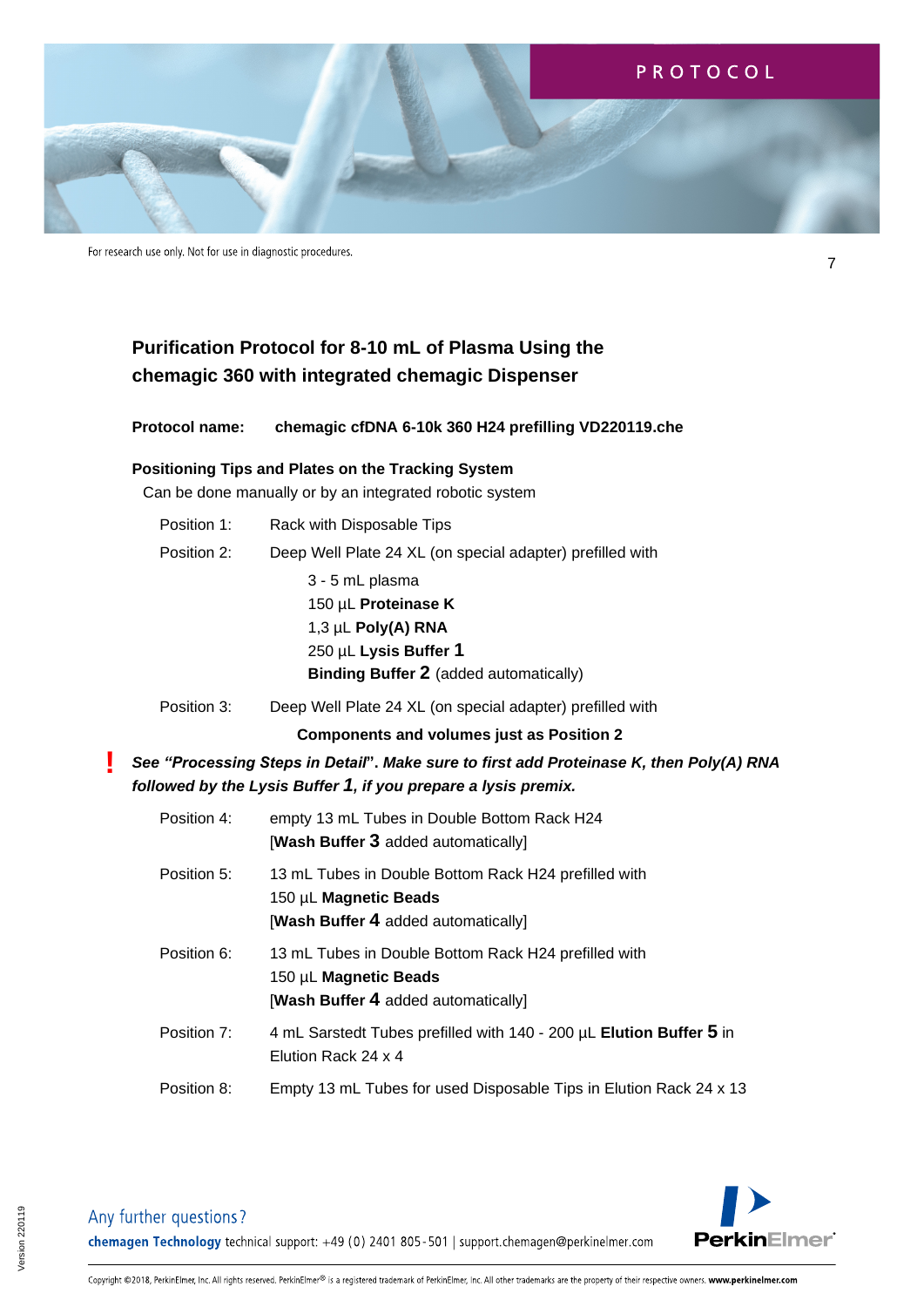

For research use only. Not for use in diagnostic procedures.

# **Processing Steps in Detail**

#### <span id="page-7-0"></span>**Before You Start**

**!**

- Dissolve lyophilized **Poly(A) RNA** by adding 440 µL of **Poly(A) RNA Buffer** to the **Poly(A) RNA** tube and mix thoroughly.
- Dissolve lyophilized **Proteinase K** in 1,25 mL nuclease-free water.

#### *See "Stability and Storage"*

• A homogenous suspension of the **M-PVA Magnetic Beads** must be ensured to guarantee the correct **M-PVA Magnetic Bead** concentration. Mix the bottle containing the **M-PVA Magnetic Beads** vigorously and check the bottom of the bottle for **M-PVA Magnetic Beads** sedimentation before dispensing. Otherwise, optimal cfDNA extraction performance cannot be ensured.

#### <span id="page-7-1"></span>**Minimum Filling Volumes**

The buffer levels in the containers connected to the **chemagic Dispenser** should not be lower than the values given in the following table.

| <b>Buffer</b>           | <b>Position</b> | <b>Minimum Filling Volume for</b><br>24 Samples |
|-------------------------|-----------------|-------------------------------------------------|
| <b>Binding Buffer 2</b> |                 | 450 mL                                          |
| Wash Buffer 3           | 2               | 250 mL                                          |
| Wash Buffer 4           | з               | 300 mL                                          |

#### <span id="page-7-2"></span>**Protocol Steps**

1. Select the protocol "**check manifolds 1 – 6**" and press the [**Insert IDs**] or - if the enhanced functions are deactivated - the [**Start**] button. A small volume of buffer will be dispensed by each manifold sequentially starting with first manifold used for this application. If one of the manifolds does not show the dispensing of buffer through all nozzles please use the corresponding priming protocol for this manifold. Performing several runs a day it is only necessary to check the manifolds once at the beginning of the day.

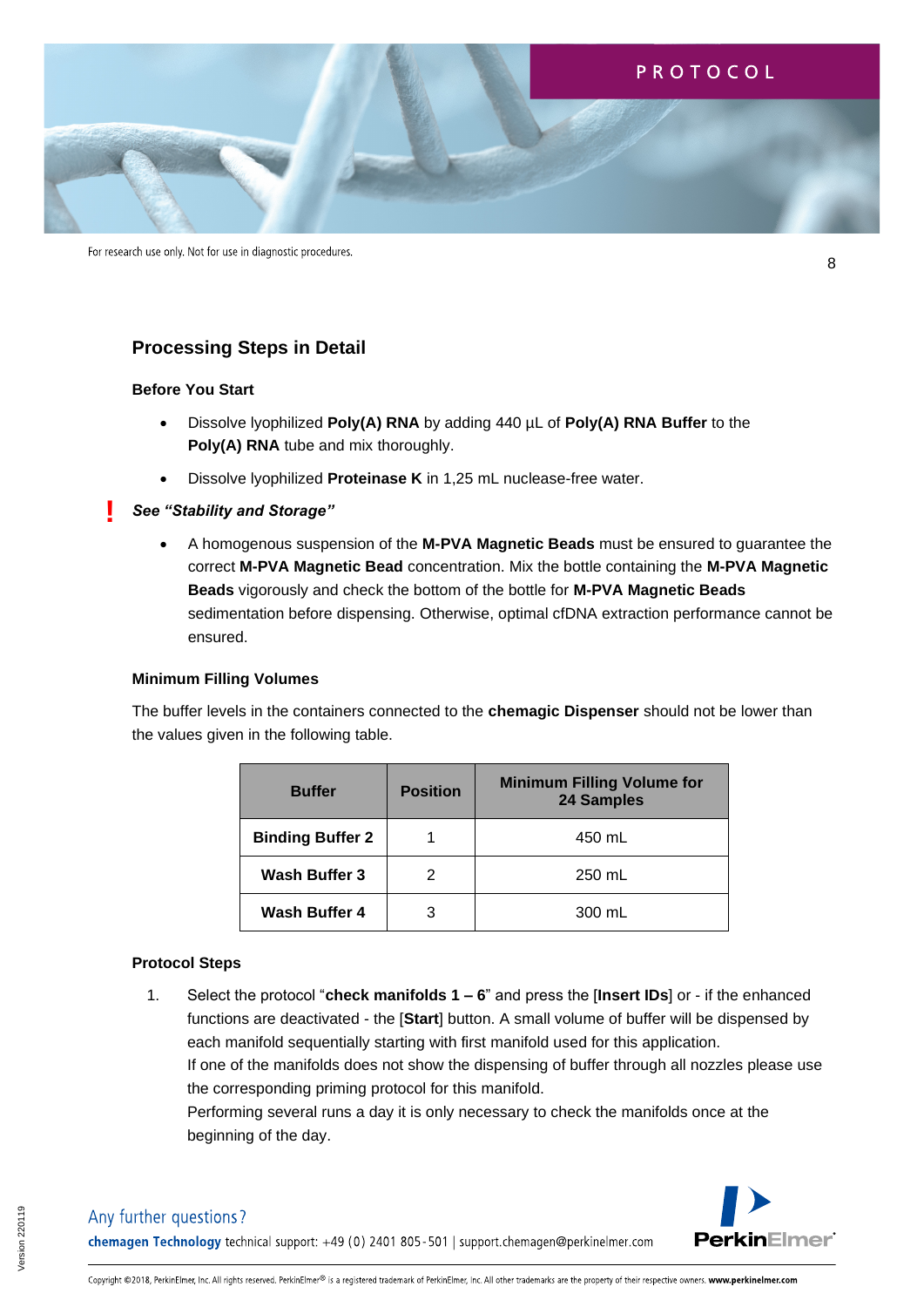

- 2. Select the protocol "**chemagic cfDNA 6-10k 360 H24 prefilling VD220119.che**" and press the [**Insert IDs**] button. Follow the instructions as given in the **chemagic QA software**. If the enhanced functions are deactivated continue without pressing the [**Insert IDs**] button.
- 3. Use Disposable Tips according to the positions of the samples and place the Tip Rack in **position 1** on the tracking system.
- 4. Check the volumes in the buffer supply containers and confirm by pressing the [**OK**] button.

*Take care that all buffer containers positioned on the plastic stand contain enough buffer. 24 isolations can only be performed if the buffer levels are not below the indicated minimum filling volume (see above "Minimum Filling Volume"). Otherwise replace with a new container and transfer the remaining buffer volumes into the new container.*

- 5. Select the number of samples for prefilling by using the drop-down-menu. The scheme for positioning the samples will be shown after selecting. Take care to use the given positions! Confirm by pressing the [**OK**] button.
- 6. Prefill the **Elution Buffer 5** and the thoroughly suspended **M-PVA Magnetic Beads** according to the sample positions.

*As a general rule, 40 - 50 μL of Elution Buffer 5 loss is expected during the run.* **!**

7. Place the plates on the tracking system according to the instructions given by the **chemagic QA software**.

# *For indication of volumes and sample positions see "Positioning Tips and Plates on the Tracking System".*

8. Prefill the selected and corresponding wells of the 2 Sample Plates with 4 - 5 mL plasma equilibrated to room temperature. Add 150 µL **Proteinase K,** 1,3 µL **Poly(A) RNA** and 250 µL **Lysis Buffer 1.**

**Proteinase K, Poly(A) RNA** and **Lysis Buffer 1** can be premixed by transferring **Proteinase K** to an appropriate vessel first, then add the **Poly(A) RNA** followed by the **Lysis Buffer 1** (choose the appropriate volume of **Proteinase K / Poly(A) RNA** / **Lysis Buffer 1** to ensure you have a sufficient amount for the number of isolations).

*The Proteinase K activity will decrease after incubation longer than 10 minutes in Lysis Buffer 1. Ensure that all samples are mixed with Proteinase K / Poly(A) RNA / Lysis Buffer 1 within this time.* **!**



9

**!**

**!**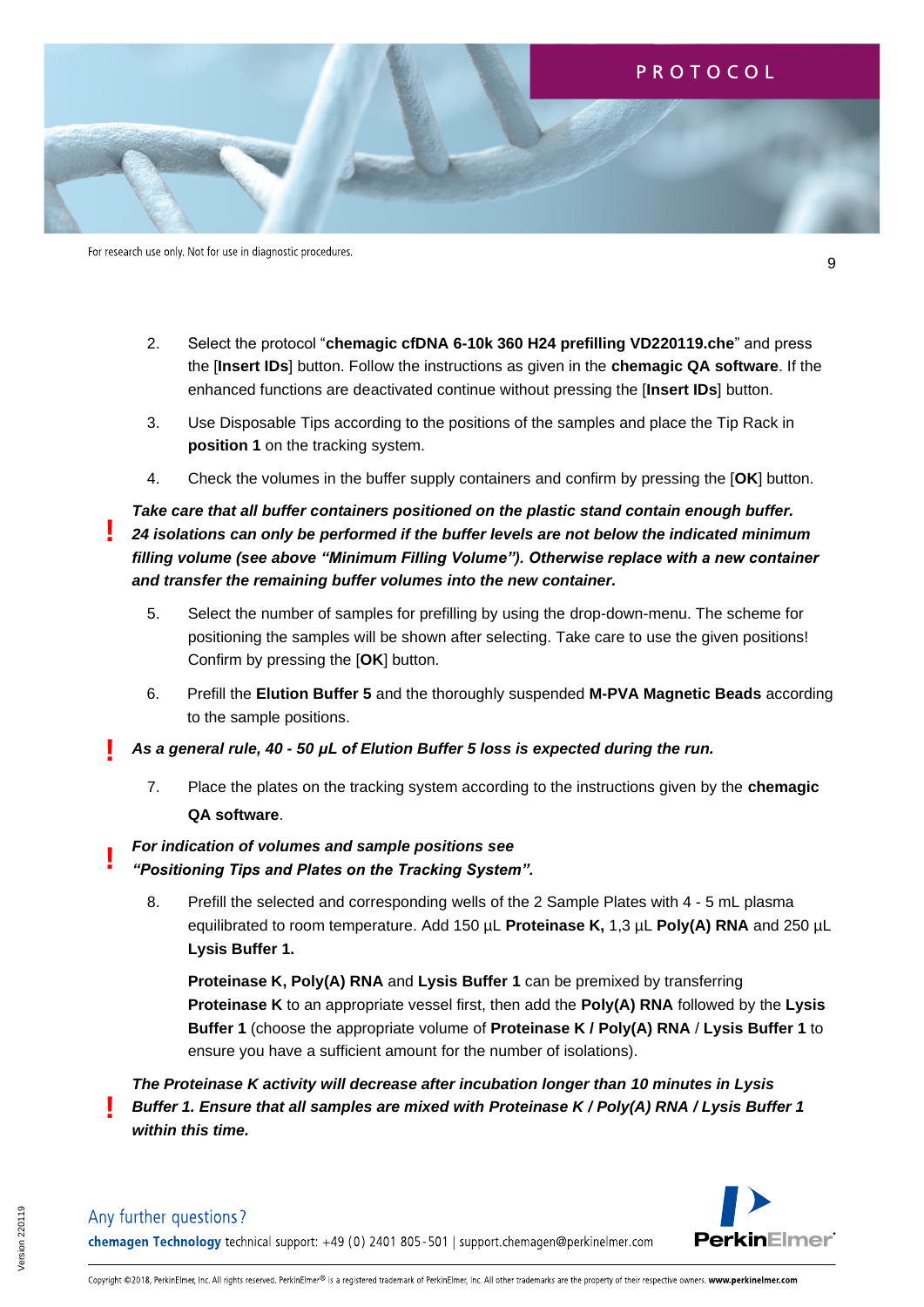

10

- 9. Place the Sample Plate in **position 2 and position 3** on the tracking system.
- 10. Check all plates and racks for accurate orientation and fitting.
- 11. Close the front door and start the process by pressing the [**Start**] button. Subsequently, the lysate will be mixed automatically.
- 12. After the isolation procedure has finished, use the [**Turn Table**] button to unload the tracking system. Each click on the [**Turn Table**] moves the tracking system (table) clockwise by one position.
- *Never move the tracking system (table) manually. All movements have to be performed with the [Turn Table] function*. **!**

#### <span id="page-9-0"></span>**Cleaning Information**

**!**

Once per week - preferably before the weekend - clean the **chemagic Dispenser**. Select the protocol "**regular cleaning procedure.che**" and press the [**Insert IDs**] or the [**Start**] button if the enhanced functions are deactivated. Follow the instructions as given in the **chemagic QA software**. Prior to the next use of the **chemagic Dispenser** perform the appropriate priming protocol. The cleaning of the **chemagic Dispenser** with 70 % ethanol is recommended once per month, use the "**intensive cleaning procedure.che**" instead of the regular cleaning for this purpose.

# *It is mandatory to perform the "regular cleaning procedure" if the chemagic Dispenser will not be used for prolonged period; this is to maintain the performance of the instrument when returning the instrument to service.*

Take care to drain the waste container frequently. Please consult local, state and federal regulations for additional guidance on disposal.